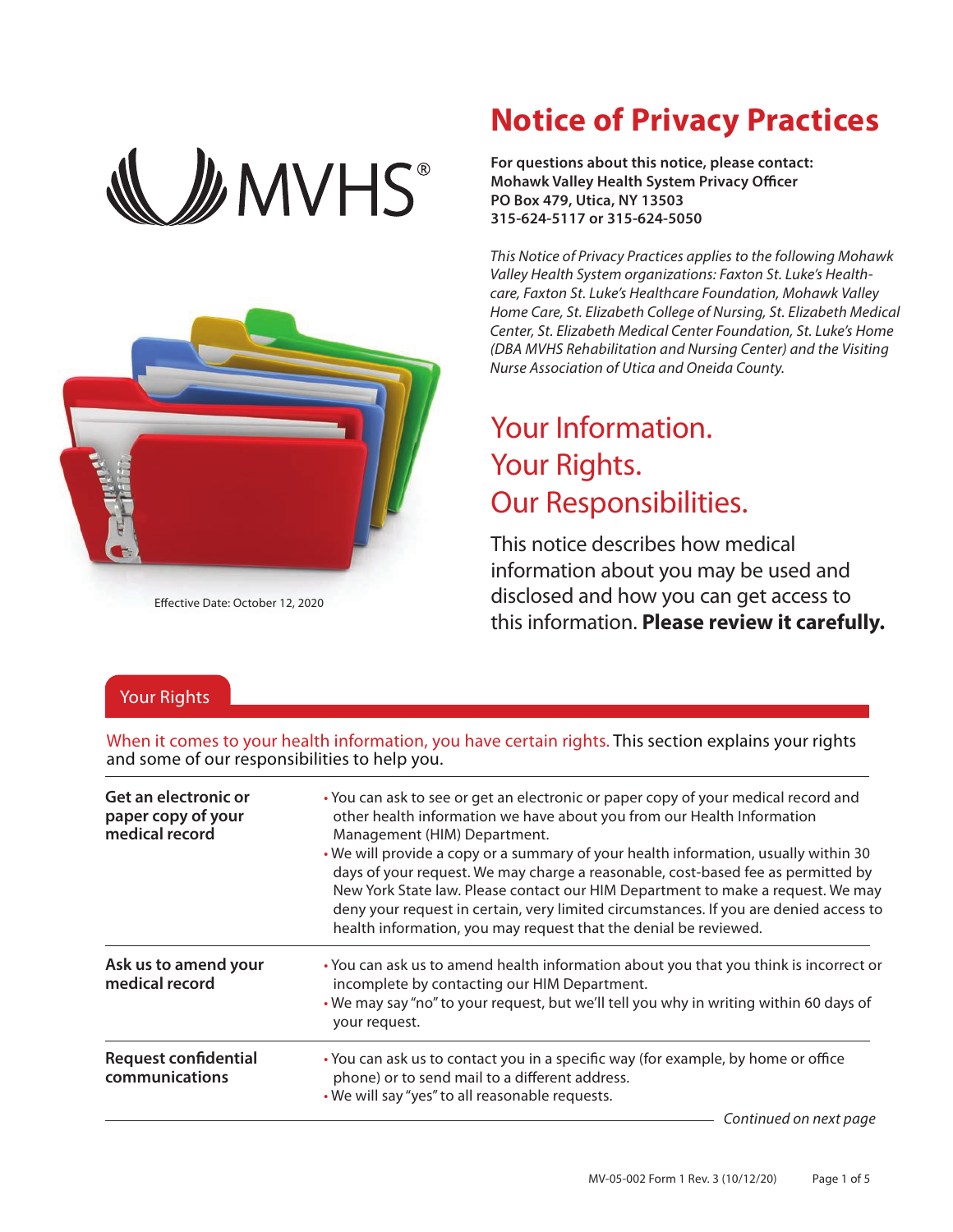| Ask us to limit what we<br>use or share                                            | • You can ask us not to use or share certain health information for treatment,<br>payment or our operations. We are not required to agree to your request, and we<br>may say "no" if it would affect your care.<br>. If you pay for a service or health care item out-of-pocket in full, you can ask us not<br>to share that information for the purpose of payment or our operations with your<br>health insurer. We will say "yes" unless a law requires us to share that information.                                                                                                                                    |
|------------------------------------------------------------------------------------|-----------------------------------------------------------------------------------------------------------------------------------------------------------------------------------------------------------------------------------------------------------------------------------------------------------------------------------------------------------------------------------------------------------------------------------------------------------------------------------------------------------------------------------------------------------------------------------------------------------------------------|
| Get a list of those with<br>whom we've shared<br>information                       | • You can ask for a list (accounting) of the times we've shared your health informa-<br>tion for six years prior to the date of your request, who we shared it with and why.<br>. We will include all the disclosures except for those about treatment, payment and<br>healthcare operations, and certain other disclosures (such as any you asked us to<br>make). We'll provide one accounting a year for free but will charge a reasonable,<br>cost-based fee if you ask for another one within 12 months.                                                                                                                |
| Get a copy of this<br>privacy notice                                               | • You can ask for a paper copy of this notice at any time, even if you have agreed to<br>receive the notice electronically. We will provide you with a paper copy promptly.<br>You may also view this notice on our website at www.mvhealthsystem.org.                                                                                                                                                                                                                                                                                                                                                                      |
| <b>Choose someone</b><br>to act for you                                            | • If you have made someone your healthcare agent under a healthcare proxy or<br>granted someone a power of attorney or if someone is your legal guardian, that<br>person can exercise your rights and make choices about your health information<br>provided legal requirements are met.<br>. Please provide us with appropriate documentation. We will confirm that the<br>person has this authority to act for you before we take any action.                                                                                                                                                                             |
| File a complaint if<br>you feel your rights<br>are violated<br><b>Your Choices</b> | • You can file a complaint if you feel we have violated your rights by contacting the<br>Mohawk Valley Health System Privacy Officer at PO Box 479, Utica, NY 13503 or<br>315-624-5117 or 315-624-5050.<br>• You can file a complaint with the U.S. Department of Health and Human Services<br>Office for Civil Rights by sending a letter to Centralized Case Management Opera-<br>tions, 200 Independence Avenue SW, Room 509 F, HHH Building, Washington, DC,<br>20201, calling 1-877-696-6755 or visiting www.hhs.gov/ocr/privacy/hipaa/<br>complaints/.<br>. We will not retaliate against you for filing a complaint. |

For certain health information, you can tell us your choices about what we can share. If you have a clear preference for how we share your information in the situations described below, talk to us. Tell us what you want us to do, and we will follow your instructions.

| In these cases, you have<br>both the right and choice<br>to tell us to: | . We will share your information with your family, close friends or others involved<br>in your care or payment for your care, unless you ask us not to. You have the right<br>to request that we do not share information with individuals whom you do not<br>want your information shared with. Please let us know so that we can share your<br>preferences with our staff and providers.<br>• Share information in a disaster relief situation.<br>• You have the choice to not include your information in our hospital directory. If<br>you do not want to be included in our hospital directory, please ask us.<br>• For fundraising efforts, when you receive a fundraising request, you have the<br>choice to opt out from further communications. |
|-------------------------------------------------------------------------|-----------------------------------------------------------------------------------------------------------------------------------------------------------------------------------------------------------------------------------------------------------------------------------------------------------------------------------------------------------------------------------------------------------------------------------------------------------------------------------------------------------------------------------------------------------------------------------------------------------------------------------------------------------------------------------------------------------------------------------------------------------|
|                                                                         | If you are not able to tell us your preference, for example if you are unconscious, we<br>may go ahead and share your information if we believe it is in your best interest.<br>We may also share your information when needed to lessen a serious and imminent<br>threat to health or safety.                                                                                                                                                                                                                                                                                                                                                                                                                                                            |

*Continued on next page*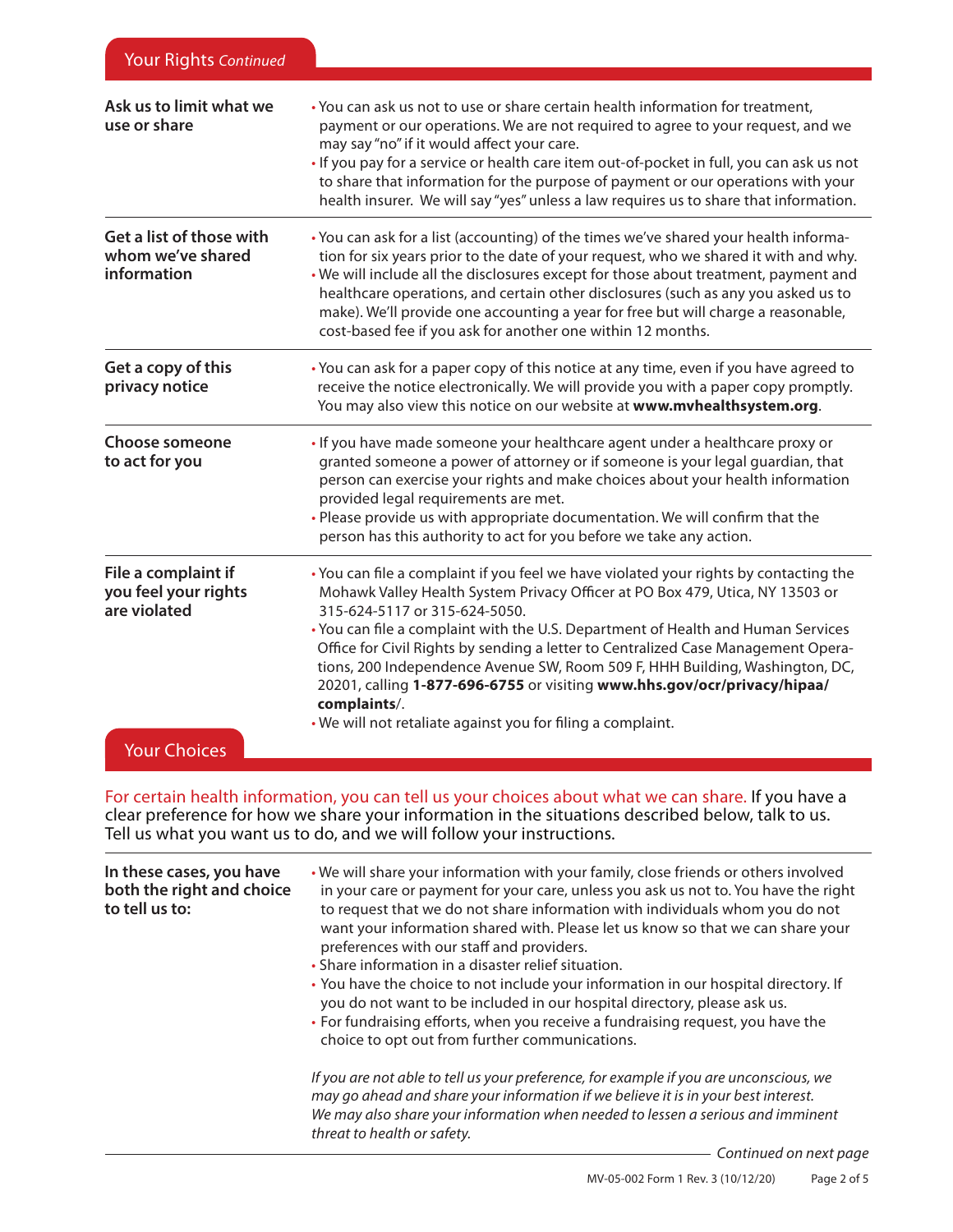**In these cases we never share your information unless you give us written permission:**

- Marketing purposes.
- Sale of your information.

### Our Uses and Disclosures

How do we typically use or share your health information? We typically use or share your health information in the following ways:

| <b>Treat you</b>                            | . We can use your health information and share it with other professionals who are<br>treating you.                                             |  |
|---------------------------------------------|-------------------------------------------------------------------------------------------------------------------------------------------------|--|
|                                             | Example: A doctor treating you for an injury asks another doctor about your overall<br>health condition.                                        |  |
| Operate our organization                    | . We can use and share your health information to run our operations, improve<br>your care and contact you when necessary.                      |  |
|                                             | Example: We use health information about you to manage your treatment<br>and services.                                                          |  |
| <b>Bill for services provided</b><br>to you | . We can use and share your health information to bill and get payment from<br>health plans or other entities, including Workers' Compensation. |  |
|                                             | Example: We give information about you to your health insurance plan so it will pay<br>for services provided to you.                            |  |

We will provide special privacy and confidentiality considerations, as required by New York State and federal law and regulations, for HIV-related information, substance abuse, genetic information, certain information related to minors and mental health information. Due to changes in the practice of medicine including patient centered care and integrative medicine, we will share certain mental health information between your mental health professional and your primary care provider. This information includes medication prescription and monitoring, counseling session start and stop times, the modalities and frequencies of treatment furnished, results of clinical tests, and any summary of the following items: Diagnosis, functional status, the treatment plan, symptoms, prognosis and progress to date.

#### How else can we use or share your health information?

We are allowed or required to share your information in other ways – usually in ways that contribute to the public good, such as public health and research. We have to meet many conditions in the law before we can share your information for these purposes. For more information please visit: **www.hhs.gov/ocr/privacy/hipaa/understanding/consumers/index.html**.

| Help with public health<br>and safety issues | We can share health information about you for certain situations such as:<br>• Preventing disease.<br>• Helping with product recalls.<br>• Reporting adverse reactions to medications.<br>• Reporting suspected abuse, neglect or domestic violence.<br>• Preventing or reducing a serious threat to anyone's health or safety.<br>• Regional health information organizations. |
|----------------------------------------------|---------------------------------------------------------------------------------------------------------------------------------------------------------------------------------------------------------------------------------------------------------------------------------------------------------------------------------------------------------------------------------|
|                                              |                                                                                                                                                                                                                                                                                                                                                                                 |

*Continued on next page*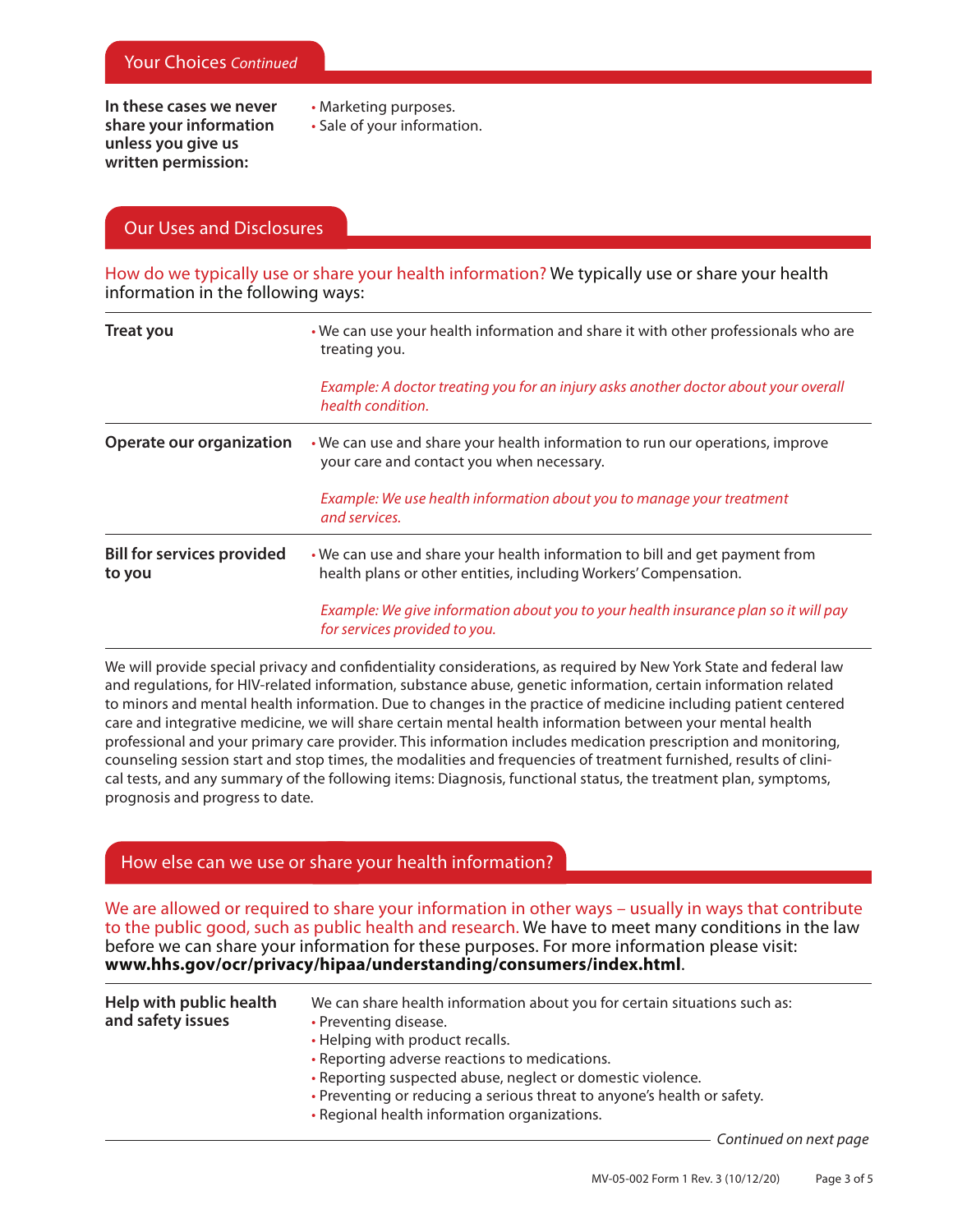## How else can we use or share your health information? *Continued*

| Do research                                                                                         | . We can use or share your information for health research.                                                                                                                                                                                                                                                                                                                                                                                                                                                                                                                                                                                                                                                        |
|-----------------------------------------------------------------------------------------------------|--------------------------------------------------------------------------------------------------------------------------------------------------------------------------------------------------------------------------------------------------------------------------------------------------------------------------------------------------------------------------------------------------------------------------------------------------------------------------------------------------------------------------------------------------------------------------------------------------------------------------------------------------------------------------------------------------------------------|
| Comply with the law                                                                                 | . We will share information about you if state or federal laws require it, including<br>with the Department of Health and Human Services if it wants to see that we're<br>complying with federal privacy law.                                                                                                                                                                                                                                                                                                                                                                                                                                                                                                      |
| Respond to organ and<br>tissue donation requests                                                    | . We can share health information about you with organ procurement<br>organizations.                                                                                                                                                                                                                                                                                                                                                                                                                                                                                                                                                                                                                               |
| Work with a medical<br>examiner or funeral<br>director                                              | • We can share health information with a coroner, medical examiner or funeral<br>director when an individual dies.                                                                                                                                                                                                                                                                                                                                                                                                                                                                                                                                                                                                 |
| <b>Address Workers'</b><br><b>Compensation, law</b><br>enforcement and other<br>government requests | We can use or share health information about you:<br>• With health oversight agencies for activities authorized by law.<br>• For special government functions such as military, national security and<br>presidential protective services.                                                                                                                                                                                                                                                                                                                                                                                                                                                                         |
| <b>Respond to lawsuits</b><br>and law enforcement                                                   | We can share health information about you:<br>. In response to a court or administrative order, or in response to a subpoena,<br>warrant, summons or similar process.<br>• To identify or locate a suspect, fugitive, material witness or missing person.<br>. In relation to the victim of a crime if, under certain limited circumstances,<br>we are unable to obtain the person's agreement.<br>. In relation to a death we believe may be the result of criminal conduct.<br>. In relation to criminal conduct at the hospital.<br>. In emergency circumstances to report a crime, the location of the crime or<br>victims, or the identity, description or location of the person who committed<br>the crime. |
| <b>Limited Data Sets</b>                                                                            | . We will share Limited Data Sets with a small number of third parties. Under the<br>HIPAA regulations Limited Data Sets are allowed to be shared with third parties<br>under a Data Use Agreement. A Limited Data Set is a modified set of protected<br>health information that removes certain direct identifiers (including patient name,<br>address, phone number, social security number) from the data being shared. We<br>will share this information in order to assist with research and Health Care<br>Operations in order to improve the quality of care provided to all patients.                                                                                                                      |

| <b>Our Responsibilities</b> |                                                                                                                                                                                                                                   |
|-----------------------------|-----------------------------------------------------------------------------------------------------------------------------------------------------------------------------------------------------------------------------------|
|                             | We are required by law to maintain the privacy and security of your protected<br>health information.                                                                                                                              |
|                             | . We will let you know promptly if a breach occurs that may have compromised the<br>privacy or security of your information.                                                                                                      |
|                             | . We must follow the duties and privacy practices described in this notice and give<br>you a copy of it.                                                                                                                          |
|                             | . We will not use or share your information other than as described here unless you<br>tell us we can in writing. If you tell us we can, you may change your mind at any<br>time. Let us know in writing if you change your mind. |
|                             | For more information visit:<br>www.hhs.gov/hipaa/for-individuals/notice-privacy-practices/index.html.                                                                                                                             |